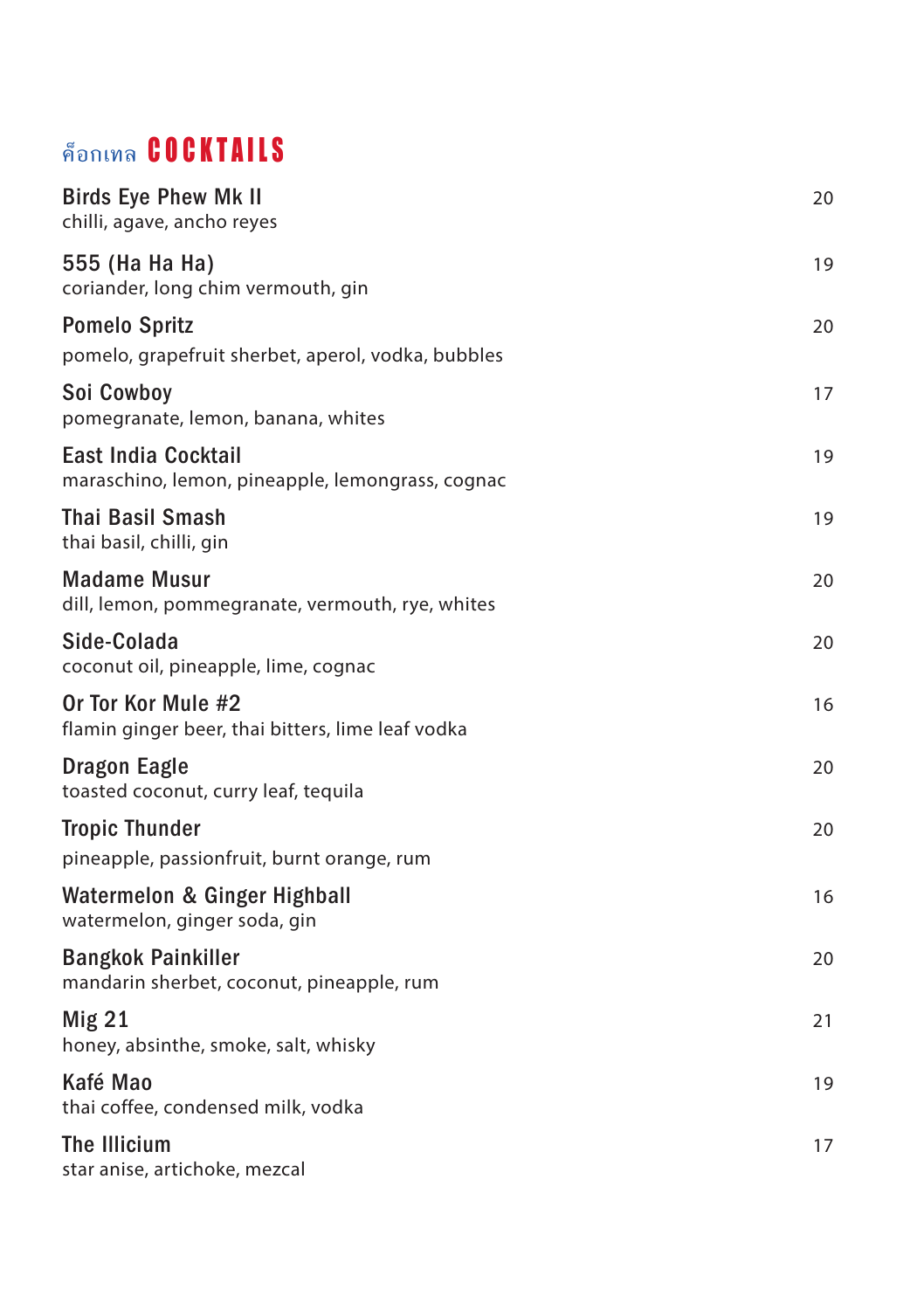## **ม็อคเทล** NON - ALCOHOLIC

| Iced Watermelon Drink watermelon, palm sugar, chilli salt | 9 |
|-----------------------------------------------------------|---|
| Thai Milk Tea thai tea, evapourated milk                  | 9 |
| Paradise Found pineapple, almond, mint, ginger            | 9 |
| Thai Basil Seed Drink basil seed, palm sugar, soda        | 9 |
| Tamarind Soda pok pok som, palm sugar, lime, chilli salt  | 9 |
| Virgin Mary koh loy sriracha, tomato, lemon               | 9 |

## **เบียร์จากถัง** TAP BEER (550ML)

| <b>Little Red Fish Session Ale wa 4.2%</b> | 12  |
|--------------------------------------------|-----|
| Indian Ocean Brewing Street Beer wa 3.8%   | 10  |
| Eagle Bay Brewing Kolsch wa 4.7%           | 12  |
| <b>Guest Beer</b> please ask your server   | POA |

## **เบียร์และไซเดอร**์ BOTTLES/CANS BEER & CIDER

| Barossa Valley Brewing 'Chan Van Damme' Asian Belgian Wit sa 4.4% | 12   |
|-------------------------------------------------------------------|------|
| Black Brewing Co XPA wa 6.0%                                      | 12   |
| <b>Colonial Small Ale wa 3.5%</b>                                 | 9    |
| Colonial 'Bertie' Cider wa 4.6%                                   | 12   |
| Eagle Bay Brewing Mid Ale wa 3.5%                                 | 9    |
| Feral Brewing Co 'War Hog' wa 8.0%                                | 13   |
| Feral Brewing Co 'Perth Local' Lager wa 4.9%                      | 10   |
| Hop Nation Brewing Co 'The Damned' Pilsner vic 4.8%               | 12   |
| Nail Oatmeal Stout wa 6.0%                                        | 12   |
| <b>Oskar Blues Brewing 'Priscilla' Wheat</b> usa 5.2%             | 12   |
| Sierra Nevada 'Otra Vez' Gosé usa 4.5%                            | 12   |
| Singha Lager thailand 5.0%                                        | 10   |
| Yamaguchi Kogan Weizen japan 5.0%                                 | 13   |
| Young Henrys Cloudy Cider nsw 4.6%                                | 11   |
| Zen Zero Ginger Beer wa 3.5%                                      | 14.5 |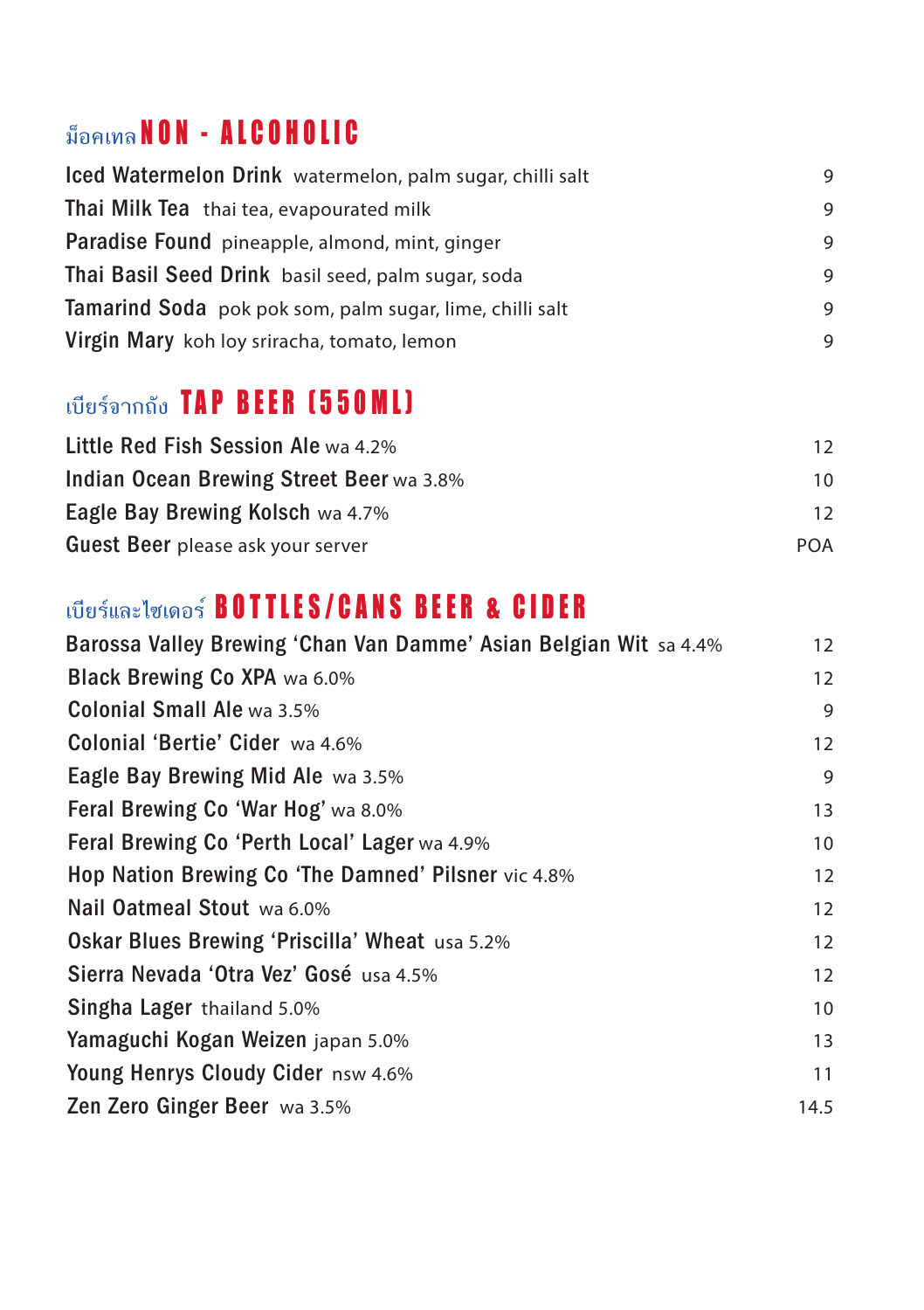|     | สปาร์คลิ่งไวน์และแชมเปญ SPARKLING & CHAMPAGNE                                   | glass | bottle |
|-----|---------------------------------------------------------------------------------|-------|--------|
| NV. | <b>Sparkling Cuvee, Delamere</b><br>pipers river, tas                           | 14    | 70     |
| NV. | Sparkling, Palmetto Blanc de Blanc<br>barossa valley, sa                        |       | 55     |
|     | 2015 Pétillant-Naturel, Scott<br>adelaide hills, sa                             |       | 75     |
| NV. | Champagne, Louis Roederer Brut<br>reims, france                                 | 24    | 120    |
| NV. | Champagne, Laherte Frères 'Ultradition'<br>chavot, france                       |       | 110    |
|     | 2008 Champagne, Pol Roger Blanc de Blanc<br>epernay, france                     |       | 195    |
| NV. | Champagne, André Clouet Rosé<br>bouzy, france                                   |       | 145    |
|     | ไวน์ขาว WHITE WINES                                                             |       |        |
|     | 2016 Riesling, Abbey Creek<br>porongurup, wa                                    | 14    | 70     |
|     | 2016 Riesling, Leeuwin Estate 'Art Series'<br>margaret river, wa                |       | 70     |
|     | 2013 Riesling, Forest Hill 'Block 1'<br>mount barker, wa                        |       | 90     |
|     | 2014 Riesling, Some Young Punks 'Monsters Monsters Attack!'<br>clare valley, sa |       | 70     |
|     | 2015 Riesling, KT 'Pazza'<br>watervale, sa                                      |       | 75     |
|     | 2015 Riesling, Frankland Estate 'Smith Cullam'<br>frankland river, wa           |       | 85     |
|     | 2016 Riesling, Stargazer<br>coal river valley, tas                              |       | 100    |
|     | 2015 Riesling, Mahana<br>nelson, new zealand                                    |       | 95     |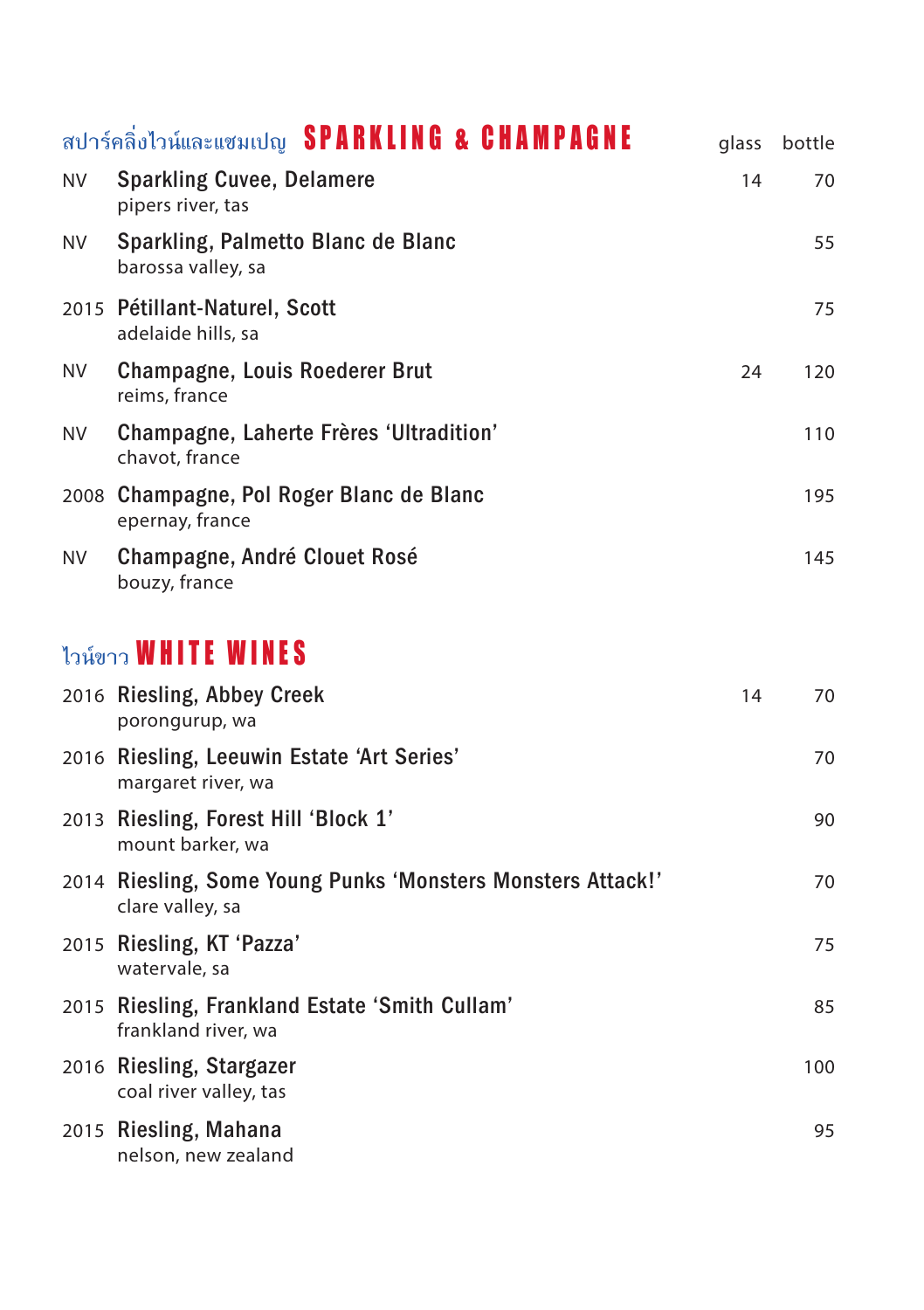| glass                                                                                          | bottle |
|------------------------------------------------------------------------------------------------|--------|
| 2015 Riesling, Gunderloch 'Fritz's'<br>13<br>rhinehessen, germany                              | 65     |
| 2015 Riesling, Albert Mann 'Cuvée Albert'<br>alsace, france                                    | 95     |
| 2014 Riesling, Dönnhoff 'Oberhäuser Leistenberg' Kabinett<br>nahe, germany                     | 100    |
| 2014 Riesling, Joh. Jos. Prüm 'Graacher Himmelreich' Spätlese<br>mosel, germany                | 110    |
| 2015 Riesling, Wittman 'Morstein' Grosses Gewächs<br>rhinehessen, germany                      | 170    |
| 2016 Riesling I Pinot Blanc I Gewürztraminer, Apostrophe 'Stone's Throw'<br>great southern, wa | 50     |
| 2016 Gewürztraminer I Riesling, La Violetta 'YÉ-YÉ Grisé'<br>great southern, wa                | 75     |
| 2016 Gewürztraminer Blend, S.C.Pannell 'Aromatico'<br>adelaide hills, sa                       | 65     |
| 2014 Gewürztraminer, Shaky Bridge 'Pioneer'<br>central otago, new zealand                      | 65     |
| 2015 Field Blend, Groiss 'Gemischter Satz'<br>weinviertel, austria                             | 85     |
| 2015 Melon de Bourgogne, Domaine de la Grenaudière Muscadet<br>13<br>loire valley, france      | 65     |
| 2016 White Frontignac, Rockford<br>barossa valley, sa                                          | 70     |
| 2014 Loureiro, Aphros<br>vinho verde, portugal                                                 | 80     |
| 2016 Pinot Gris, Vinteloper<br>14<br>adelaide hills, sa                                        | 70     |
| 2015 Pinot Gris, Prophets Rock<br>central otago, nz                                            | 100    |
| 2016 Savagnin I Gewürztraminer I Sauvignon Blanc, Flowstone 'Moonmilk'<br>margaret river, wa   | 55     |
| 2015 Semillon I Sauvignon Blanc, Right Reverend V 'WBX'<br>14<br>margaret river, wa            | 70     |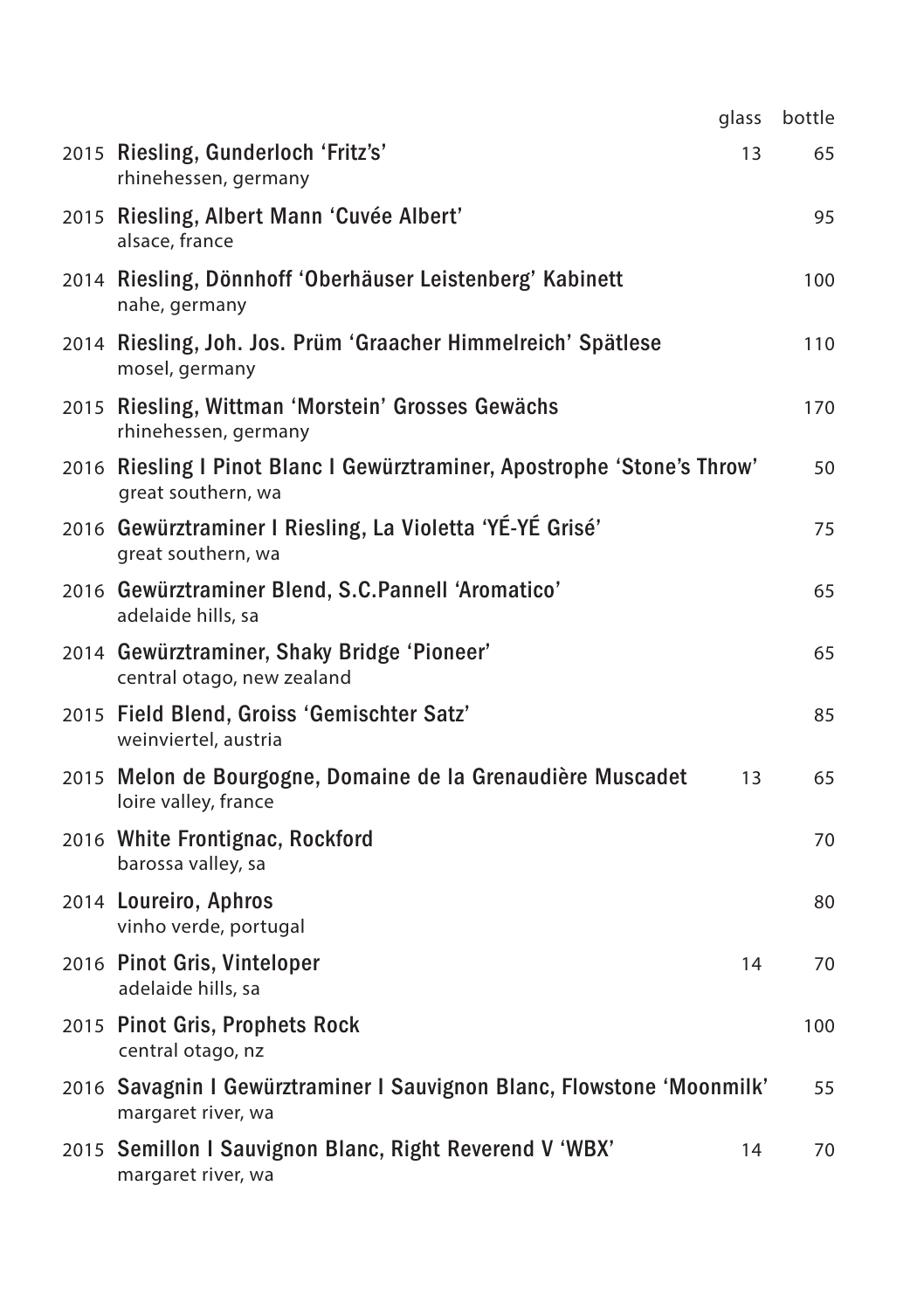|                                                                                            | glass | bottle |
|--------------------------------------------------------------------------------------------|-------|--------|
| 2015 Sauvignon Blanc, Paul Nelson 'Fumé Blanc'<br>great southern, wa                       |       | 75     |
| 2015 Chenin Blanc, Tripe.Iscariot 'Absolution'<br>karridale, wa                            |       | 85     |
| 2016 Chenin Blanc, Cape Grace<br>margaret river, wa                                        | 12    | 60     |
| 2011 Bourboulenc I Chasan I Roussanne, Rapatel Blanc<br>languedoc-roussillon, france       |       | 90     |
| 2015 Verdelho, GranMonte<br>asoke valley, thailand                                         |       | 65     |
| 2014 Viognier, Empirica by Castelli<br>frankland river, wa                                 | 12    | 60     |
| 2012 Viognier, Craiglee<br>sunbury, vic                                                    |       | 90     |
| 2015 Ribolla Gialla, Sodevo<br>friuli-venezia-giulia, italy                                |       | 75     |
| 2014 Moscatel I Chardonnay, Ego Bodegas 'Goru el Blanco'<br>jumilla, spain                 |       | 80     |
| 2015 Chardonnay, Burch Family Wines 'Helen'<br>margaret river, wa                          |       | 50     |
| 2016 Chardonnay I Semillon, Walsh & Sons 'Little Poppet'<br>margaret river, wa             |       | 70     |
| 2015 Chardonnay, Domaine Naturaliste 'Floris'<br>margaret river, wa                        | 15    | 75     |
| 2014 Chardonnay, Tolpuddle<br>coal river valley, tas                                       |       | 100    |
| 2015 Chardonnay, Vasse Felix 'Heytesbury'<br>margaret river, wa                            |       | 150    |
| 2016 Chardonnay, Clyde Park<br>geelong, vic                                                |       | 95     |
| 2015 Chardonnay, Séguinot Bordet Petit Chablis<br>burgundy, france                         |       | 90     |
| 2012 Chardonnay, Bouchard Père et Fils 'Beaune du Château' Premier Cru<br>burgundy, france |       | 130    |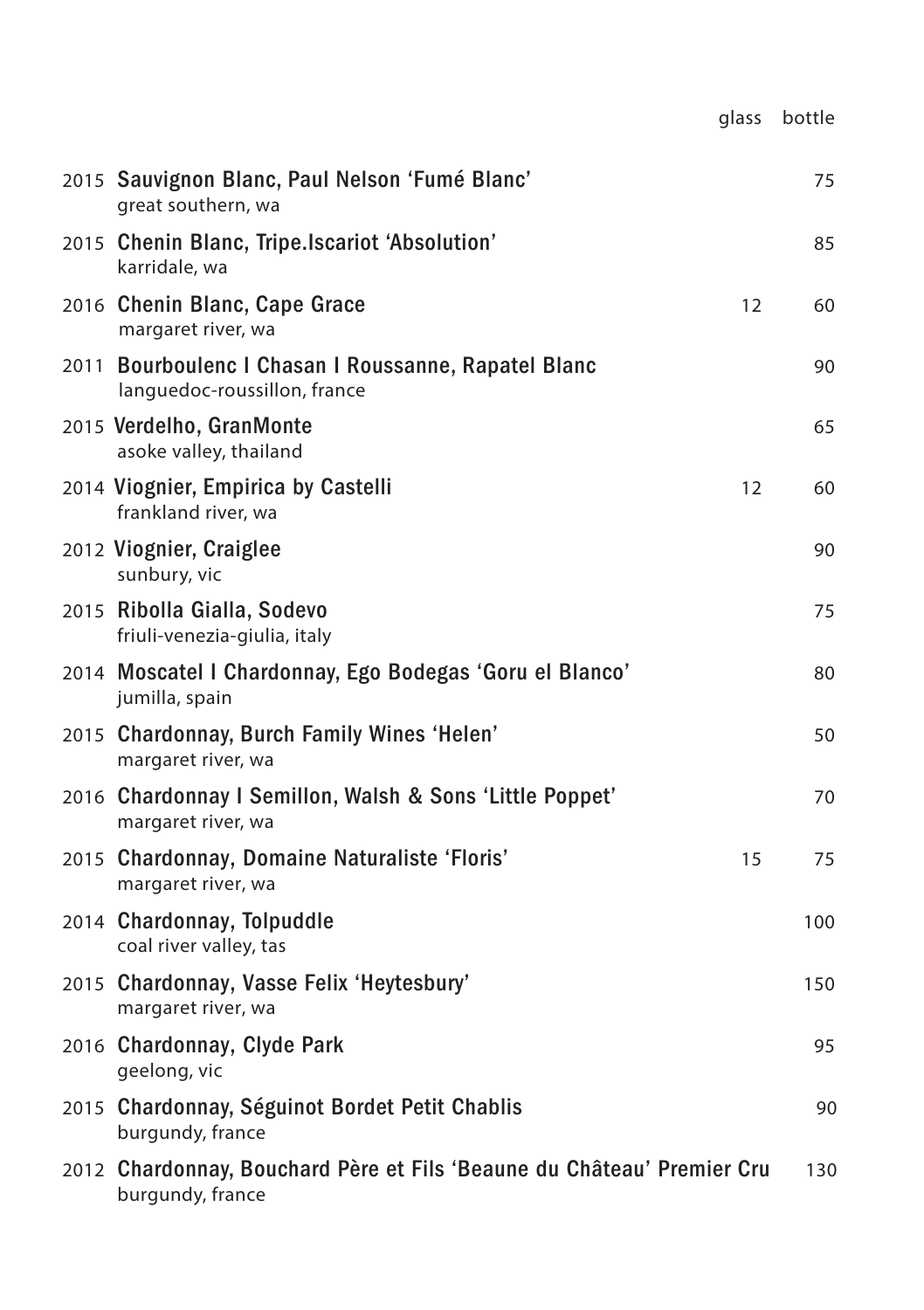|                                             |                                                                         | glass | bottle |
|---------------------------------------------|-------------------------------------------------------------------------|-------|--------|
| ไวน์หมักธรรมชาติ <b>SKIN CONTACT WHITES</b> |                                                                         |       |        |
|                                             | 2014 Semillon I Sauvignon Blanc, Cullen Amber<br>margaret river, wa     |       | 80     |
|                                             | 2015 Chardonnay, Rolet Arbois Blanc<br>jura, france                     |       | 95     |
|                                             | ไวน์สีกุหลาบ ROSE WINES                                                 |       |        |
|                                             | 2016 Shiraz, Toolangi<br>yarra valley, vic                              | 14    | 70     |
|                                             | 2016 Sangiovese, Hugh Hamilton 'The Floozie'<br>mclaren vale, sa        |       | 70     |
|                                             | 2012 Tempranillo, Bella Ridge<br>swan valley, wa                        |       | 80     |
|                                             | 2015 Mouvèdre, Pibarnon 'Nuances'<br>bandol, france                     |       | 130    |
|                                             | ไวน์แดง $\mathsf{RED}\ \mathsf{WINES}$                                  |       |        |
|                                             | 2016 Pinot Noir, Harvest<br>adelaide hills, sa                          | 14    | 70     |
|                                             | 2016 Pinot Noir, Rockcliffe<br>porongurup, wa                           |       | 65     |
|                                             | 2015 Pinot Noir, Journey Wines<br>yarra valley, vic                     |       | 90     |
|                                             | 2014 Pinot Noir, Wantirna Estate 'Lily'<br>yarra valley, vic            |       | 140    |
|                                             | 2014 Pinot Noir, The Wanderer 'Upper Yarra'<br>yarra valley, vic        |       | 110    |
|                                             | 2015 Pinot Noir, Stoney Rise<br>tamar valley, tas                       |       | 85     |
|                                             | 2015 Pinot Noir, Nanny Goat Vineyard 'Super Nanny'<br>central otago, nz |       | 100    |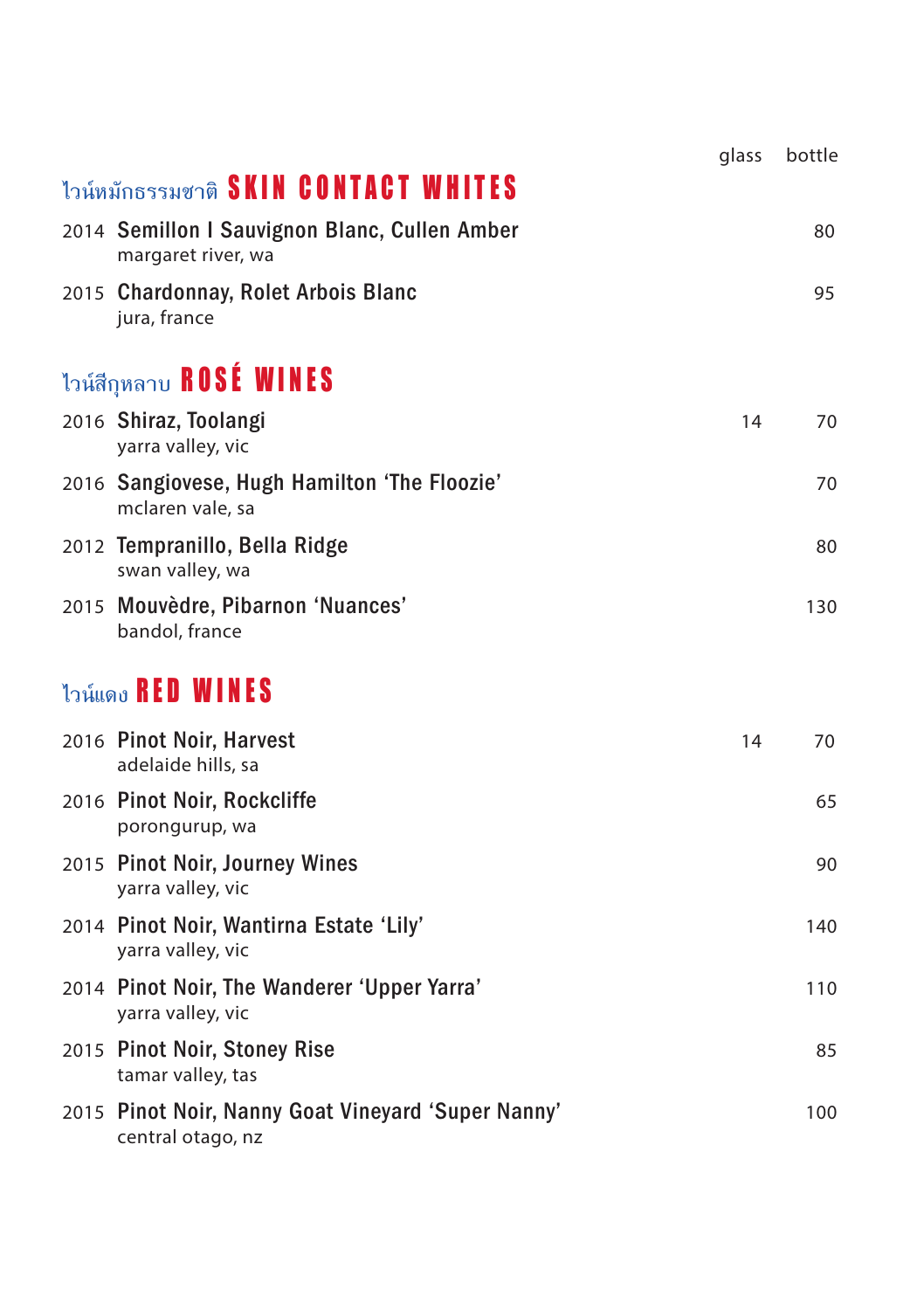|                                                                                                      | glass | bottle |
|------------------------------------------------------------------------------------------------------|-------|--------|
| 2013 Pinot Noir, Bogle Vineyards<br>california, usa                                                  |       | 80     |
| 2014 Pinot Noir, Blain-Gagnard Volnay 'Pitures' Premier Cru<br>burgundy, france                      |       | 160    |
| 2013 Pinot Noir, Francois Labet 'lle de Beauté'<br>corsica, france                                   |       | 75     |
| 2012 Pinot Noir, Bernhard Huber 'Spätburgunder'<br>baden, germany                                    |       | 100    |
| 2016 Gamay I Pinot Noir, Brackenwood<br>adelaide hills, sa                                           |       | 65     |
| 2016 Shiraz I Grenache, Jauma 'Fairygarten' Nouveau<br>mclaren vale, sa                              | 14    | 70     |
| 2014 Gamay, Dominique Piron Morgon 'Côte du Py'<br>beaujolais, france                                |       | 80     |
| 2015 Grenache I Syrah, Domaine de Réméjeanne 'Un Air'<br>rhone valley, france                        |       | 70     |
| 2015 Merlot, Unico Zelo 'Taboo'<br>adelaide hills, sa                                                |       | 85     |
| 2015 Sangiovese, Save Our Souls<br>yarra valley, vic                                                 | 14    | 70     |
| 2014 Blaufränkisch, Moric<br>burgenland, austria                                                     |       | 85     |
| 2013 Touriga Nacional, Mazza<br>geographe, wa                                                        |       | 75     |
| 2015 Primitivo, La Prova<br>langhorne creek, sa                                                      | 11    | 55     |
| 2014 Listán Negro I Tintilla, Suertes del Marques '7 Fuentes'<br>valle de la orotava, canary islands |       | 70     |
| 2015 Grenache I Mataro, Izway<br>barossa valley, sa                                                  |       | 85     |
| 2014 Cabernet Sauvignon I Merlot, Burch Family Wines 'Helen'<br>great southern, wa                   | 10    | 50     |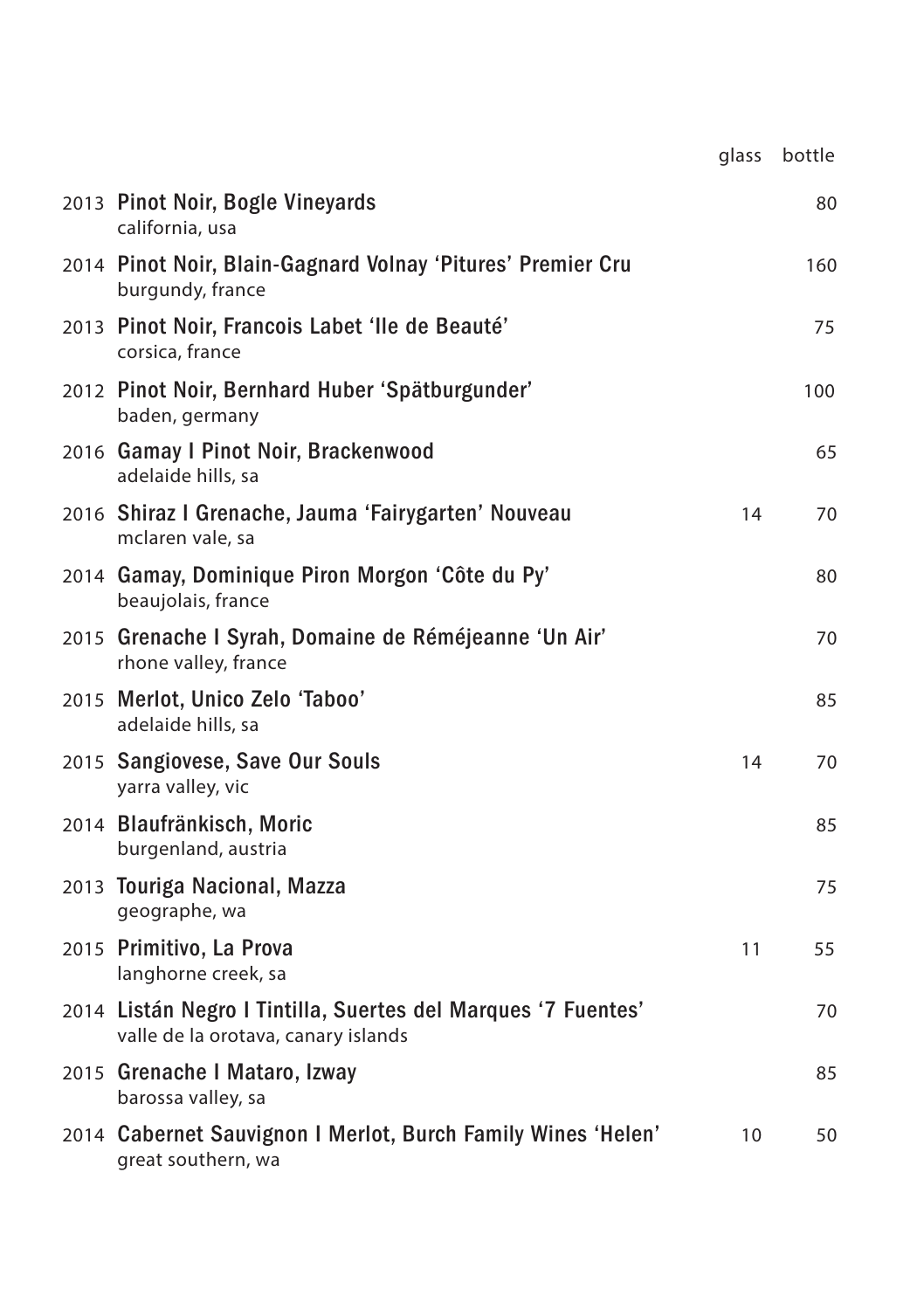|                                                                                      | glass | bottle |
|--------------------------------------------------------------------------------------|-------|--------|
| 2015 Shiraz, Syrahmi 'Demi'<br>heathcote, vic                                        | 14    | 70     |
| 2014 Syrah, Graillot<br>heathcote, vic                                               |       | 85     |
| 2015 Syrah, Ochota Barrels 'I Am The Owl'<br>adelaide hills, sa                      |       | 105    |
| 2014 Syrah, Tommy Ruff 'Romanee Tuff'<br>barossa valley, sa                          |       | 85     |
| 2014 Shiraz, Howard Park 'Scotsdale'<br>great southern, wa                           |       | 95     |
| 2014 Shiraz, Standish Wine Co 'The Standish'<br>barossa valley, sa                   |       | 170    |
| 2016 Cabernet Franc, Brash Higgins 'FRNC'<br>mclaren vale, sa                        |       | 85     |
| 2013 Cabernet Sauvignon, Xanadu 'Premium'<br>margaret river, wa                      |       | 100    |
| 2011 Cabernet Sauvignon, Voyager Estate 'Project V9 Old Block'<br>margaret river, wa |       | 130    |
| ไวน์หวาน DESSERT WINES                                                               |       |        |
| 2008 Moscato d'Asti, Ca' D'Gal d'Asti 'Vigna Vecchia'<br>piedmont, italy             |       | 150    |
| 2016 Gewürztraminer, Rymill 'June Traminer' Botrytis<br>coonawarra, sa 375ml         | 13    | 65     |
| 2013 Riesling, Gunderloch 'Nackenheimer Rothenberg' Auslese                          |       | 100    |

rhinehessen, germany 375ml 2011 Welschriesling I Chardonnay, Kracher 'Cuvee Beerenauslese' 100 burgenland, austria 375ml